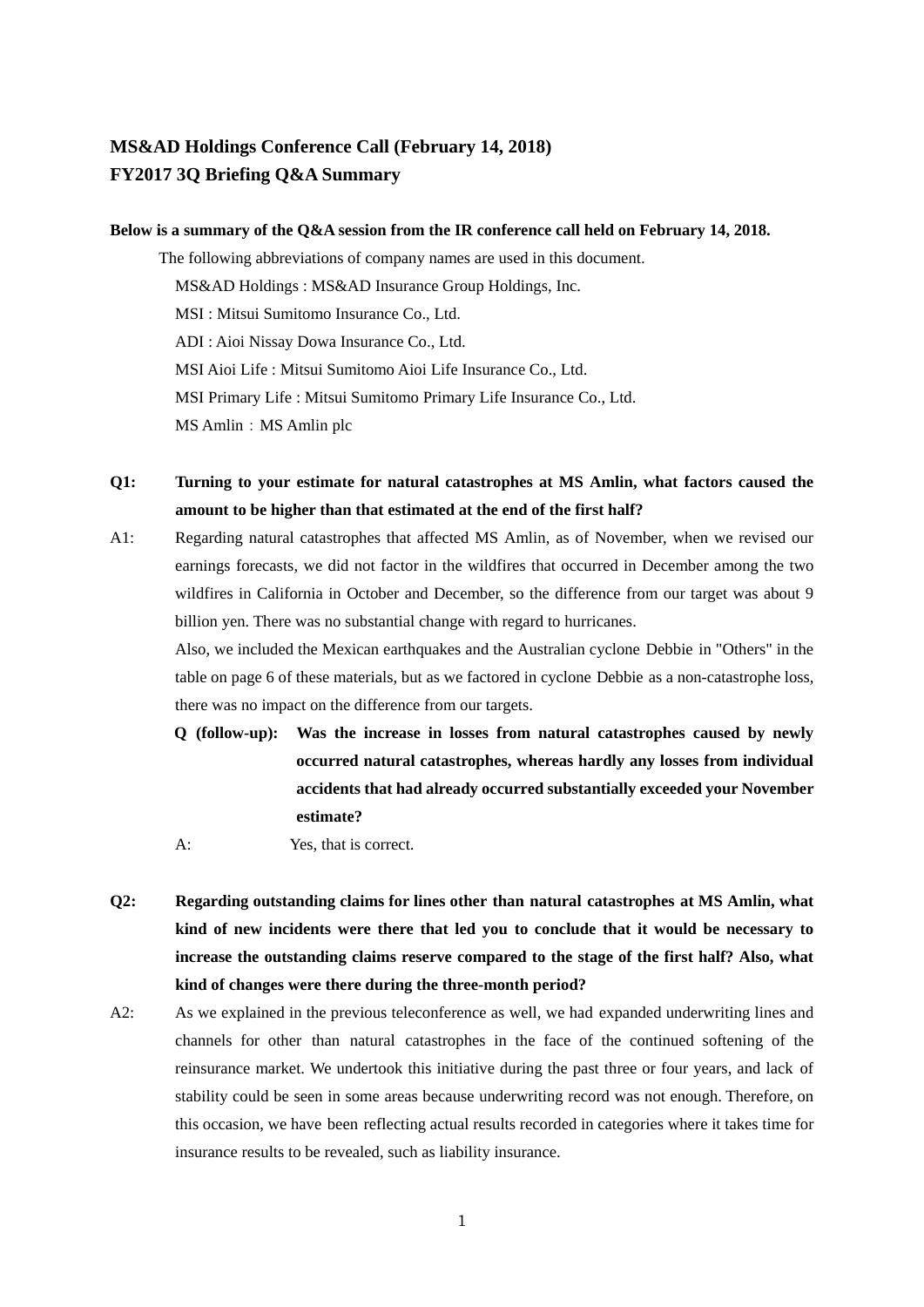- **Q (follow-up): You explained that MS Amlin might increase the outstanding claims reserve in 4Q as well. How much do you think the loss will increase at the present time compared with the full-year forecast for a net loss of 55 billion yen?**
- A: At present, as we are prudently examining outstanding claims reserves including IBNR, we believe there are certain factors that will lower the result. Please understand that we cannot tell the figure.
- **Q3: How much did IBNR for lines other than natural catastrophes at MS Amlin increase in the third quarter, and will it increase further in the fourth quarter?**
- A3: The balance of lines other than natural catastrophes deteriorated by about 11 billion yen from our third-quarter estimate. Roughly 70% of this is attributable to the increase in individual losses and about 30% to the increase in IBNR. With regard to the fourth quarter, we are currently proceeding to calculate reserves cautiously mainly in the case of liability insurance.
- **Q4: I believe the initial forecast profit for MS Amlin in FY2017 was 30 billion yen, but what is your profit forecast for MS Amlin in FY2018? You explained that while reinsurance premium rates are rising, you have received many individual claims. Is it likely that the impact of individual claims will remain in FY2018 as well? Moreover, which types of individual claims are causing losses bigger than estimated?**
- A4: Individual losses include both property and other types. With regard to next fiscal year, natural catastrophes, which caused large losses this year, can be seen as a temporary factor and this area can become positive. As we are carefully screening contracts to be underwritten and proceeding to improve underwriting conditions and raise rates, it is difficult for us to expect top line growth. However, the contents of our portfolio are improving and we intend to restore the profit to the level we initially estimated during the two-year period of FY2018 and FY2019.
	- **Q (follow-up): Even though you have factored in an increase in reinsurance premium rates, do you intend to achieve the profit of 30 billion yen over the two-year period?**
	- A: Yes, that is correct.
- **Q5: At MS Amlin, what is the premium weighting for policies that you renewed in January? Also, is it correct that the level of 3.8%, which is the extent of the increase in premium rates for all policies that you renewed in January, will rise further in June and July, the time for the renewal of catastrophe ("CAT" hereafter) reinsurance treaties in the United States, which are expected to see a greater margin of increase?**
- A5: The weighting of premiums for policies that we renewed in January is just over 45%. The weighting for policies that will be renewed in June and July is roughly 30%. If we focus only on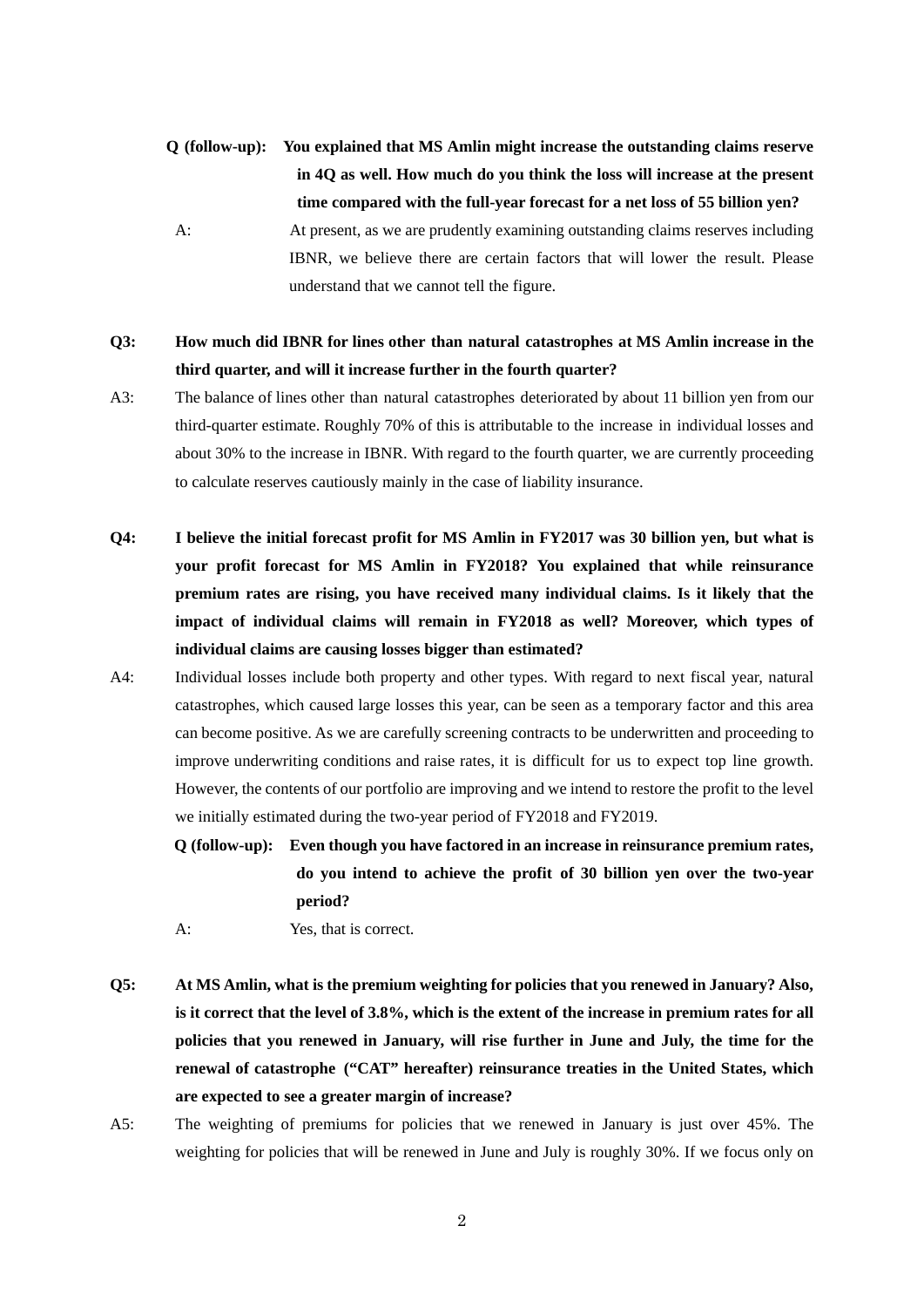CAT in the U.S., the January renewal portion and the June and July renewal portion have almost the same ratio. However, many of the North American CATs, which have become subject to payment of claims on this occasion, will be renewed in June and July. The margin of increase in premium rates for North American CATs that we renewed in January was around +18% for policies with claims history and around +12% on an overall basis. Once we complete the renewal period of June and July, the weighting relative to all policies with claims history will increase, so we assume that the margin of increase in premium rates will rise.

- **Q (follow-up): I believe that MS Amlin's premiums written are roughly 450 billion yen a year. Can we expect the amount derived from multiplying these annual premiums written by this 3.8% premium rate increase to appear as the effect of an increase in revenue driven by a premium rate hike?**
- A: As some policies extend over several years, the rate of increase in premium rates will not actually be equivalent to the overall premium growth rate.

# **Q6: Regarding the appetite for CAT risk going forward, is it correct to assume that the company's appetite will basically not change?**

A6: Yes, that is correct.

#### **Q7: What kind of situation will cause MS Amlin to record impairment of goodwill?**

A7: The pillars of MS Amlin's earnings continue to be reinsurance centered on catastrophe risk and asset management. As we believe that its fundamental earning power is being maintained, it is not in a situation where impairment is necessary. Regarding impairment, we will monitor whether the situation concerning MS Amlin's business model changes dramatically or not.

#### **Q8: Could you explain the impact of the snow damage in January and February?**

- A8: In January, there were snowfalls in the Tokyo metropolitan area, but it did not have a major impact compared to our targets. Regarding the impact of cold fronts and snowfalls from February onward, the number of reported accidents increased in impacted areas and there are likely to be some accidents that will be reported later. At present, however, we do not believe there will be any great impact relative to our targets. We will continue to monitor the situation.
- **Q9: Regarding the repurchase**s **of your own shares, is it fair to assume that your stance has become broader because the company has a strong capital position and investments have been completed to a certain degree?**
- A9: As we previously mentioned regarding shareholder returns, our policy is not to return 50% of Group Core Profit for a single fiscal year automatically but to return approximately 50% in the